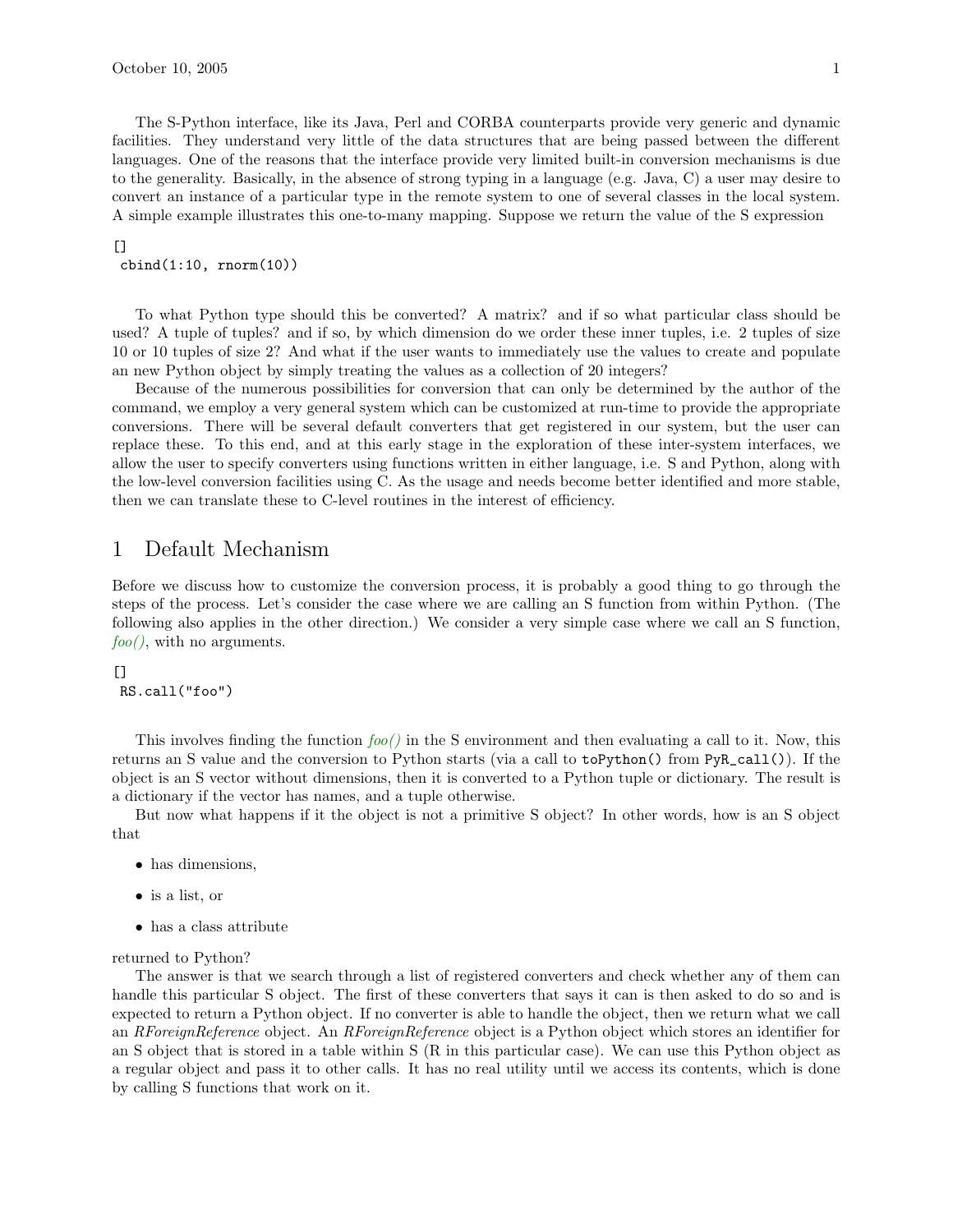We should note that the S object associated with a *RForeignReference* does not go away (i.e. is not garbage collected) until we explicitly say so.

Let's return to the list of converters and see how they work. While these are maintained within the C code and one can register converters which are C routines, it is more usual that Python and S users will register functions written in those languages, and this works perfectly well. Basically, each converter that is registered has two components:

- a predicate function,
- a converter function, and

The predicate function is used to determine if the converter function is capable of handling the particular type of object that is to be converted. This is given a reference to S object being converted and a tuple containing its class names (i.e. the value of a call to  $class()$ ). It returns a logical value indicating whether the converter will operate on it.

The file tests/PythonFunctionConverters.py contains an example of of a predicate function –  $i<sub>8</sub>M$ a $trix()$  – that handles matrices in and it is used in tests/PythonFunctionConvertersTest.py. So let's consider a different example. Suppose we have a class named longitudinal which represents multiple measurements on a patient at different times. The S object may be created something like

 $[$ 

```
x \leftarrow list(times=c(1,3,8), values=c(96.8, 98.6, 99.3))
class(x) <- "longitudinal"
```
or via a  $\text{longitudinal}()$  constructor function. We want to register a converter for these types of objects and so we write a Python predicate function such as

```
[longitudinal predicate]
def longitudinal_p(ref, klasses):
     "Checks if the RForeignReference object is a 'longitudinal' object."
     x = 'longitudinal' in klasses
     return(x)
```
@use longitudinal converters

This suffices for the predicate. Now, let's focus on writing the converter function. Let's suppose that we develop a corresponding Python class.

```
[longitudinal class]
class Longitudinal:
    times = ()vals = ();
    def __init__(self, Times, Vals):
      ""
      self.times = Times
      self.vals = Vals
      print "Creating Longitudinal object"
      return(None)
    def length(self):
      ""
      return(len(self.times))
```
Then, the converter function may look something like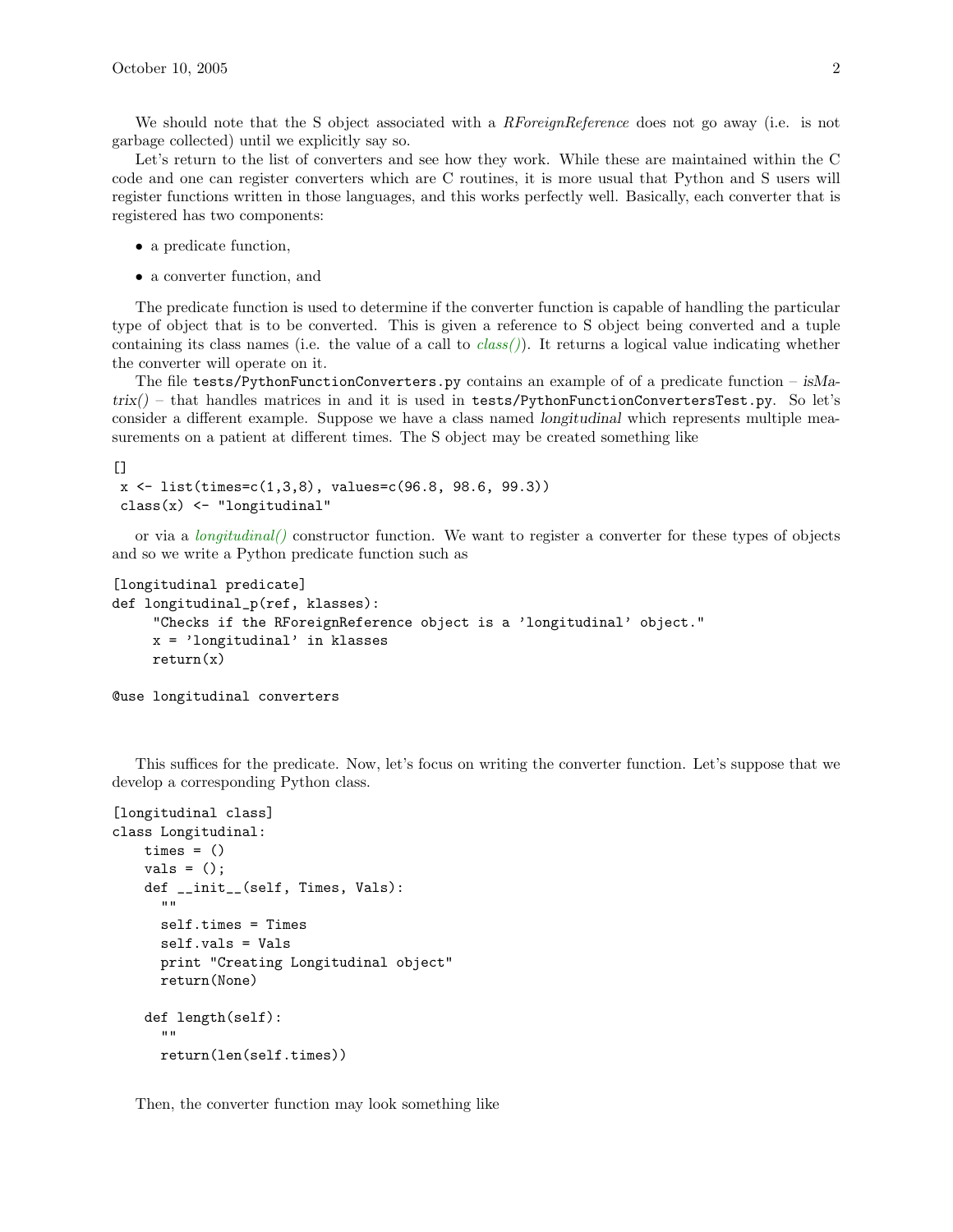```
[longitudinal converters]
import RS
def longitudinalConverter(ref, klasses):
    ^{\rm m} ""
    return(Longitudinal(RS.call("$", ref,"times"), RS.call("$", ref,"values")))
```
We can then put these functions and class definition into the file named longitudinal.py. This can be imported in the usual manner.

```
[longitudinal.py]
@use longitudinal class
@use longitudinal predicate
@use longitudinal converters
```
The next step is to register the predicate and converter functions. We do this using the Python setConverter() function. Note the order in which we specify the functions.

#### $\Box$

RS.setConverter(longitudinal.longitudinalConverter, longitudinal.longitudinal\_p, "Converter for longitudinal

So now lets use this converter. We will write a short S function  $\text{longitudinal}()$  that creates a longitudinal object and returns it.

```
[longitudinal.S]
longitudinal <-
function(values, times=1:length(values)) {
  x <- list(times=times, values=values)
  class(x) <- "longitudinal"
  x
}
```
## 1.1 Ordering the Converters

We mentioned that we look through the list of converters until we find one that claims to be able to handle the object. This means that the order is important.

We will add an argument to control the position when adding a converter. Also, we will hook up the remove converter routine to a Python a function.

One can determine what converters are currently registered by retrieving a list of the descriptions. This is done by a call to RS.getConverterDescriptions().

In the following, we illustrate how an S object with a class is transferred as a reference to an RListReference. The elements of this object can then be accessed as if they were Python attributes.

 $\Box$ 

import RS